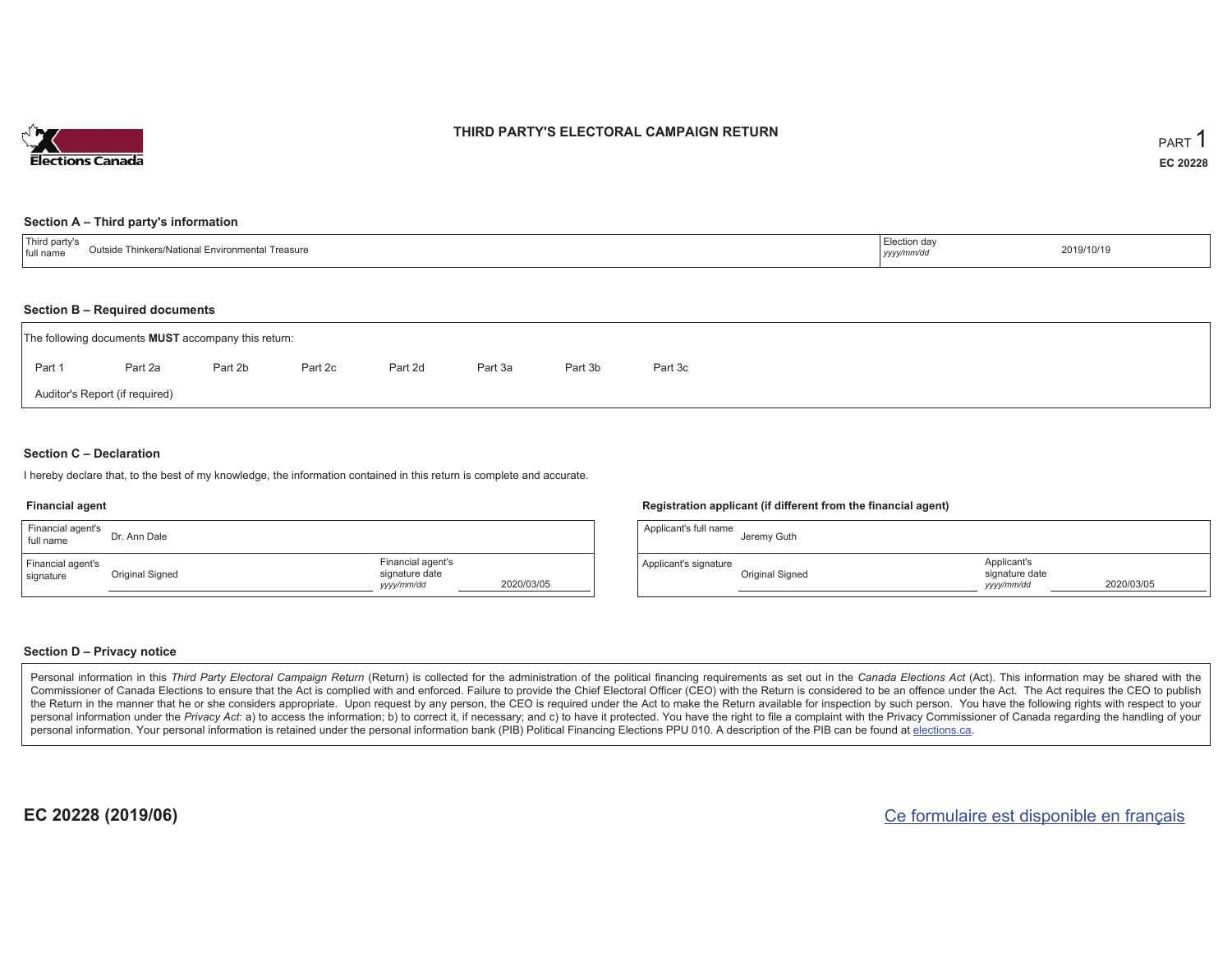

## **THIRD PARTY'S ELECTORAL CAMPAIGN RETURN HIRD PARTY'S ELECTORAL CAMPAIGN RETURN<br>Statement of monetary contributions received PART 2a**

| No.            | Full name           | <b>Street</b><br>no. | <b>Street</b> | Apt. | City     | Prov./<br>Terr. | Postal<br>code | Date<br>received<br>yyyy/mm/dd                                                      | Individual | Business /<br>Commercial<br>organization | Government | Trade union  | Corporation<br>without share<br>capital | Unincorporated<br>organization or<br>association |
|----------------|---------------------|----------------------|---------------|------|----------|-----------------|----------------|-------------------------------------------------------------------------------------|------------|------------------------------------------|------------|--------------|-----------------------------------------|--------------------------------------------------|
|                |                     |                      |               |      |          |                 |                |                                                                                     | \$         | \$                                       | \$         | $\mathsf{s}$ | \$                                      | \$                                               |
| $\overline{1}$ | Woodcock Foundation |                      |               |      | New York |                 | 10018          | 2019/08/16                                                                          |            |                                          |            |              | 64,445.00                               |                                                  |
|                |                     |                      |               |      |          |                 |                |                                                                                     |            |                                          |            |              |                                         |                                                  |
|                |                     |                      |               |      |          |                 |                |                                                                                     |            |                                          |            |              |                                         |                                                  |
|                |                     |                      |               |      |          |                 |                |                                                                                     |            |                                          |            |              |                                         |                                                  |
|                |                     |                      |               |      |          |                 |                |                                                                                     |            |                                          |            |              |                                         |                                                  |
|                |                     |                      |               |      |          |                 |                |                                                                                     |            |                                          |            |              |                                         |                                                  |
|                |                     |                      |               |      |          |                 |                |                                                                                     |            |                                          |            |              |                                         |                                                  |
|                |                     |                      |               |      |          |                 |                |                                                                                     |            |                                          |            |              |                                         |                                                  |
|                |                     |                      |               |      |          |                 |                |                                                                                     |            |                                          |            |              |                                         |                                                  |
|                |                     |                      |               |      |          |                 |                |                                                                                     |            |                                          |            |              |                                         |                                                  |
|                |                     |                      |               |      |          |                 |                |                                                                                     |            |                                          |            |              |                                         |                                                  |
|                |                     |                      |               |      |          |                 |                |                                                                                     |            |                                          |            |              |                                         |                                                  |
|                |                     |                      |               |      |          |                 |                |                                                                                     |            |                                          |            |              |                                         |                                                  |
|                |                     |                      |               |      |          |                 |                |                                                                                     |            |                                          |            |              |                                         |                                                  |
|                |                     |                      |               |      |          |                 |                | Totals carried forward from previous page \$                                        |            |                                          |            |              |                                         |                                                  |
|                |                     |                      |               |      |          |                 |                | Total amount of monetary contributions by contributors who gave over \$200 (A)      |            |                                          |            |              | 64,445.00                               |                                                  |
|                |                     |                      |               |      |          |                 |                | Number of contributors who gave over \$200                                          |            |                                          |            |              |                                         |                                                  |
|                |                     |                      |               |      |          |                 |                | Total amount of monetary contributions by contributors who gave \$200 or less $(B)$ |            |                                          |            |              |                                         |                                                  |
|                |                     |                      |               |      |          |                 |                | Number of contributors who gave \$200 or less                                       |            |                                          |            |              |                                         |                                                  |
|                |                     |                      |               |      |          |                 |                | Total amount of all monetary contributions (A+B)                                    |            |                                          |            |              | 64,445.00                               |                                                  |
|                |                     |                      |               |      |          |                 |                | Number of contributors who gave monetary contributions                              |            |                                          |            |              |                                         |                                                  |

| Third<br>Environmental<br>Thinkers/National E<br>Treasure<br>∵itsid⊾<br>party<br>ີ | 2019/10/19<br>yyyymmvao | Page |
|------------------------------------------------------------------------------------|-------------------------|------|
|------------------------------------------------------------------------------------|-------------------------|------|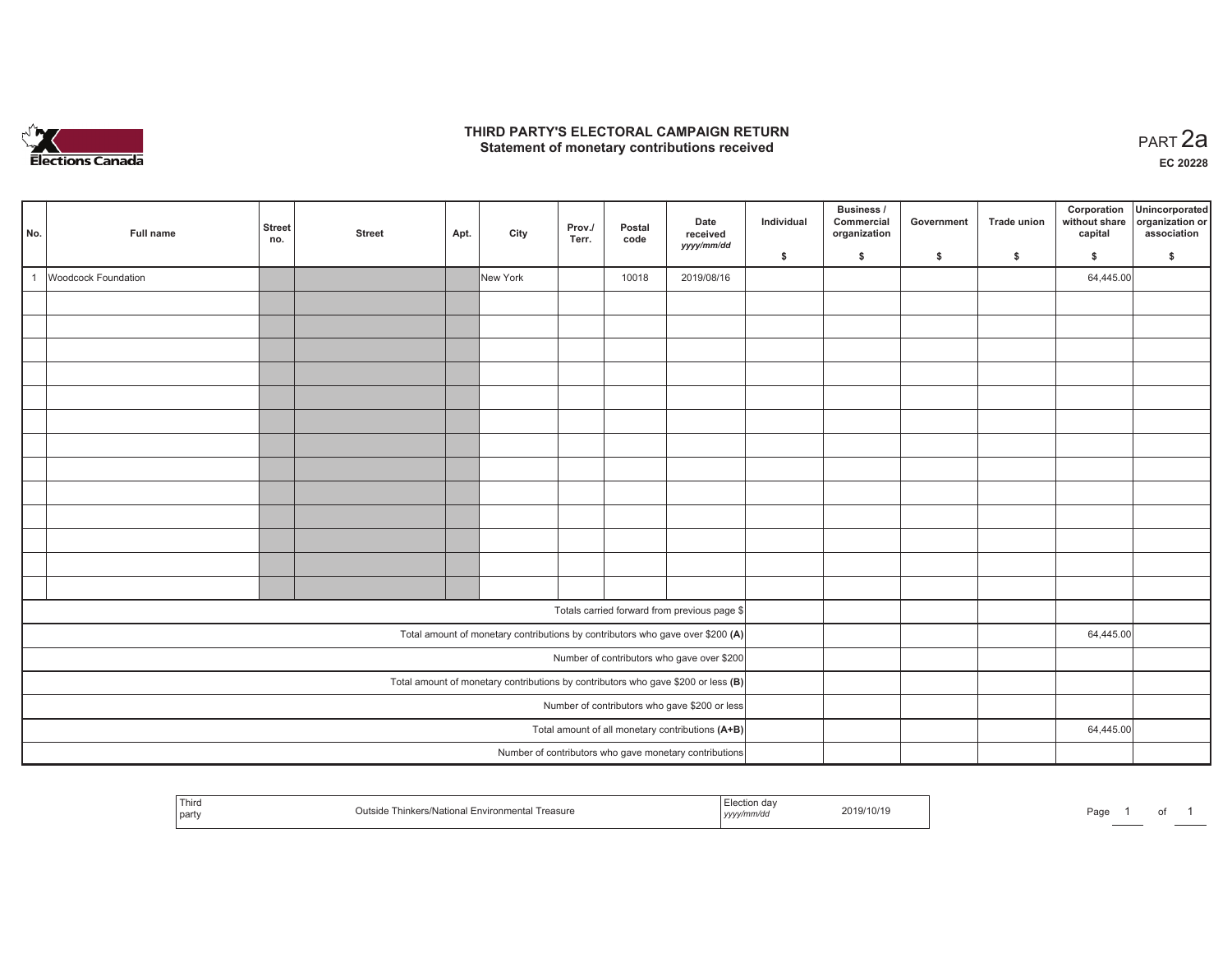

## **THIRD PARTY'S ELECTORAL CAMPAIGN RETURN**  THIRD PARTY'S ELECTORAL CAMPAIGN RETURN<br>Statement of non-monetary contributions received<br> **PART 2b**

| No. | Full name | <b>Street</b><br>no. | <b>Street</b> | Apt. | City | Prov./<br>Terr. | Postal<br>code | Date<br>received<br>yyyy/mm/dd                                                        | Individual | <b>Business /</b><br>Commercial<br>organization | Government | Trade union | Corporation<br>without share<br>capital | Unincorporated<br>organization or<br>association |
|-----|-----------|----------------------|---------------|------|------|-----------------|----------------|---------------------------------------------------------------------------------------|------------|-------------------------------------------------|------------|-------------|-----------------------------------------|--------------------------------------------------|
|     |           |                      |               |      |      |                 |                |                                                                                       | \$         | \$                                              | \$         | \$          | \$                                      | \$                                               |
|     |           |                      |               |      |      |                 |                |                                                                                       |            |                                                 |            |             |                                         |                                                  |
|     |           |                      |               |      |      |                 |                |                                                                                       |            |                                                 |            |             |                                         |                                                  |
|     |           |                      |               |      |      |                 |                |                                                                                       |            |                                                 |            |             |                                         |                                                  |
|     |           |                      |               |      |      |                 |                |                                                                                       |            |                                                 |            |             |                                         |                                                  |
|     |           |                      |               |      |      |                 |                |                                                                                       |            |                                                 |            |             |                                         |                                                  |
|     |           |                      |               |      |      |                 |                |                                                                                       |            |                                                 |            |             |                                         |                                                  |
|     |           |                      |               |      |      |                 |                |                                                                                       |            |                                                 |            |             |                                         |                                                  |
|     |           |                      |               |      |      |                 |                |                                                                                       |            |                                                 |            |             |                                         |                                                  |
|     |           |                      |               |      |      |                 |                |                                                                                       |            |                                                 |            |             |                                         |                                                  |
|     |           |                      |               |      |      |                 |                |                                                                                       |            |                                                 |            |             |                                         |                                                  |
|     |           |                      |               |      |      |                 |                |                                                                                       |            |                                                 |            |             |                                         |                                                  |
|     |           |                      |               |      |      |                 |                |                                                                                       |            |                                                 |            |             |                                         |                                                  |
|     |           |                      |               |      |      |                 |                |                                                                                       |            |                                                 |            |             |                                         |                                                  |
|     |           |                      |               |      |      |                 |                |                                                                                       |            |                                                 |            |             |                                         |                                                  |
|     |           |                      |               |      |      |                 |                | Totals carried forward from previous page \$                                          |            |                                                 |            |             | 64,445.00                               |                                                  |
|     |           |                      |               |      |      |                 |                |                                                                                       |            |                                                 |            |             |                                         |                                                  |
|     |           |                      |               |      |      |                 |                | Total amount of non-monetary contributions by contributors who gave over \$200 (A)    |            |                                                 |            |             | 1.00                                    |                                                  |
|     |           |                      |               |      |      |                 |                | Number of contributors who gave over \$200                                            |            |                                                 |            |             |                                         |                                                  |
|     |           |                      |               |      |      |                 |                | Total amount of non-monetary contributions by contributors who gave \$200 or less (B) |            |                                                 |            |             |                                         |                                                  |
|     |           |                      |               |      |      |                 |                | Number of contributors who gave \$200 or less                                         |            |                                                 |            |             |                                         |                                                  |
|     |           |                      |               |      |      |                 |                | Total amount of all non-monetary contributions (A+B)                                  |            |                                                 |            |             |                                         |                                                  |
|     |           |                      |               |      |      |                 |                | Number of contributors who gave non-monetary contributions                            |            |                                                 |            |             |                                         |                                                  |

| Third<br><b>Environn</b><br>nvational i<br>asure<br>party<br>  ソソソ」 | Page |
|---------------------------------------------------------------------|------|
|---------------------------------------------------------------------|------|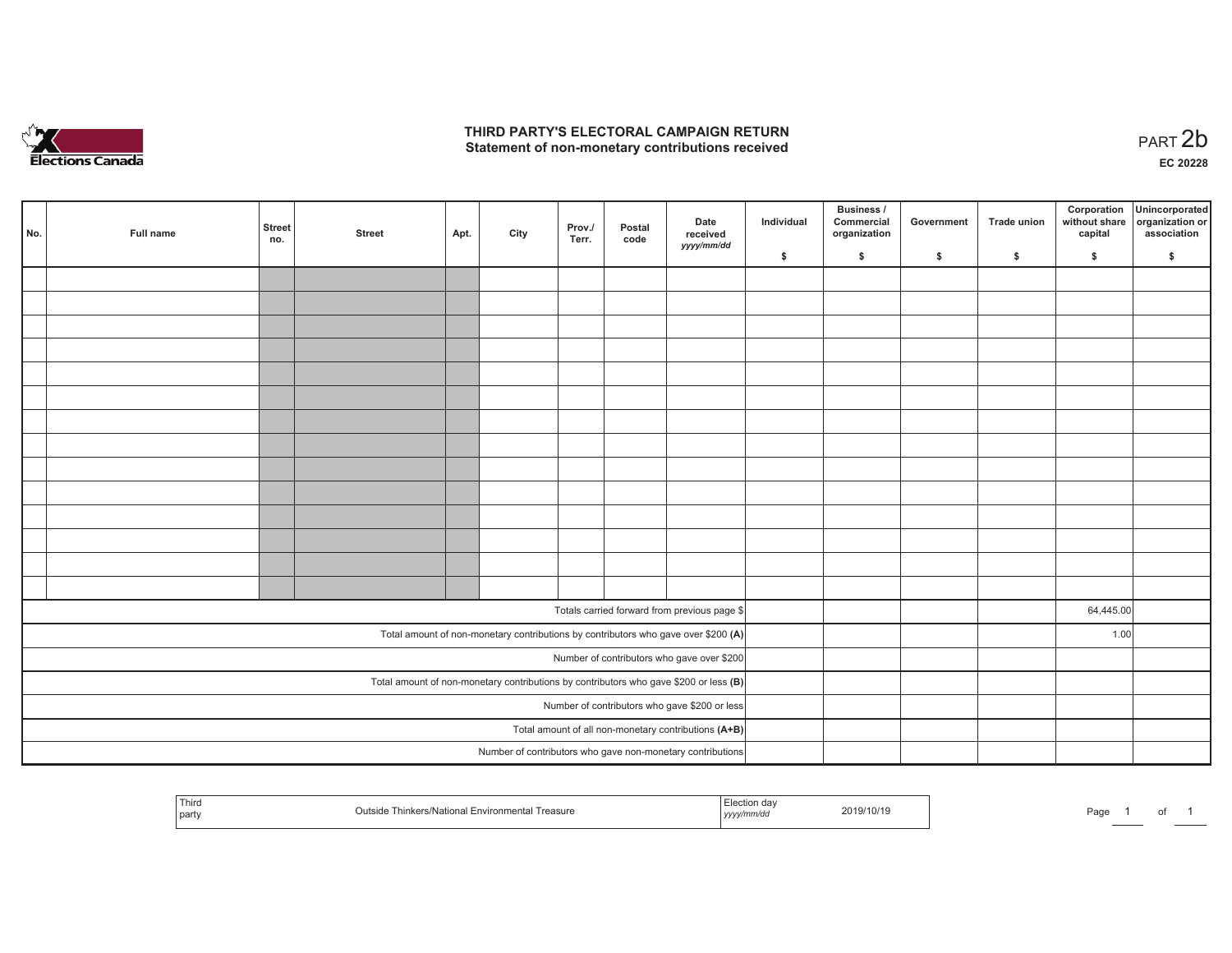

## **THIRD PARTY'S ELECTORAL CAMPAIGN RETURN STATE:** PARTY'S ELECTORAL CAMPAIGN RETURN<br>
Statement of operating loans received

**EC 20228**

 $\sim$ 

| No. | Full name | <b>Street</b><br>no. | <b>Street</b> | Apt. | City | Prov./<br>Terr. | Postal<br>code | Date<br>received<br>yyyy/mm/dd                                  | Individual | <b>Business /</b><br>Commercial<br>organization | Government | <b>Trade union</b> | Corporation<br>capital | Unincorporated<br>without share organization or<br>association |
|-----|-----------|----------------------|---------------|------|------|-----------------|----------------|-----------------------------------------------------------------|------------|-------------------------------------------------|------------|--------------------|------------------------|----------------------------------------------------------------|
|     |           |                      |               |      |      |                 |                |                                                                 | \$         | \$                                              | \$         | \$                 | \$                     | \$                                                             |
|     |           |                      |               |      |      |                 |                |                                                                 |            |                                                 |            |                    |                        |                                                                |
|     |           |                      |               |      |      |                 |                |                                                                 |            |                                                 |            |                    |                        |                                                                |
|     |           |                      |               |      |      |                 |                |                                                                 |            |                                                 |            |                    |                        |                                                                |
|     |           |                      |               |      |      |                 |                |                                                                 |            |                                                 |            |                    |                        |                                                                |
|     |           |                      |               |      |      |                 |                |                                                                 |            |                                                 |            |                    |                        |                                                                |
|     |           |                      |               |      |      |                 |                |                                                                 |            |                                                 |            |                    |                        |                                                                |
|     |           |                      |               |      |      |                 |                |                                                                 |            |                                                 |            |                    |                        |                                                                |
|     |           |                      |               |      |      |                 |                |                                                                 |            |                                                 |            |                    |                        |                                                                |
|     |           |                      |               |      |      |                 |                |                                                                 |            |                                                 |            |                    |                        |                                                                |
|     |           |                      |               |      |      |                 |                |                                                                 |            |                                                 |            |                    |                        |                                                                |
|     |           |                      |               |      |      |                 |                |                                                                 |            |                                                 |            |                    |                        |                                                                |
|     |           |                      |               |      |      |                 |                |                                                                 |            |                                                 |            |                    |                        |                                                                |
|     |           |                      |               |      |      |                 |                |                                                                 |            |                                                 |            |                    |                        |                                                                |
|     |           |                      |               |      |      |                 |                |                                                                 |            |                                                 |            |                    |                        |                                                                |
|     |           |                      |               |      |      |                 |                | Totals carried forward from previous page \$                    |            |                                                 |            |                    |                        |                                                                |
|     |           |                      |               |      |      |                 |                | Total amount of loans by lenders who provided over \$200 (A)    |            |                                                 |            |                    |                        |                                                                |
|     |           |                      |               |      |      |                 |                | Number of lenders who provided over \$200                       |            |                                                 |            |                    |                        |                                                                |
|     |           |                      |               |      |      |                 |                | Total amount of loans by lenders who provided \$200 or less (B) |            |                                                 |            |                    |                        |                                                                |
|     |           |                      |               |      |      |                 |                | Number of lenders who provided \$200 or less                    |            |                                                 |            |                    |                        |                                                                |
|     |           |                      |               |      |      |                 |                | Total amount of all loans (A+B)                                 |            |                                                 |            |                    |                        |                                                                |
|     |           |                      |               |      |      |                 |                | Number of all lenders who provided loans                        |            |                                                 |            |                    |                        |                                                                |

|  | Third<br>easure<br>nar<br>511V | 219/10/1<br>,,,,, | Pag⊾ |
|--|--------------------------------|-------------------|------|
|--|--------------------------------|-------------------|------|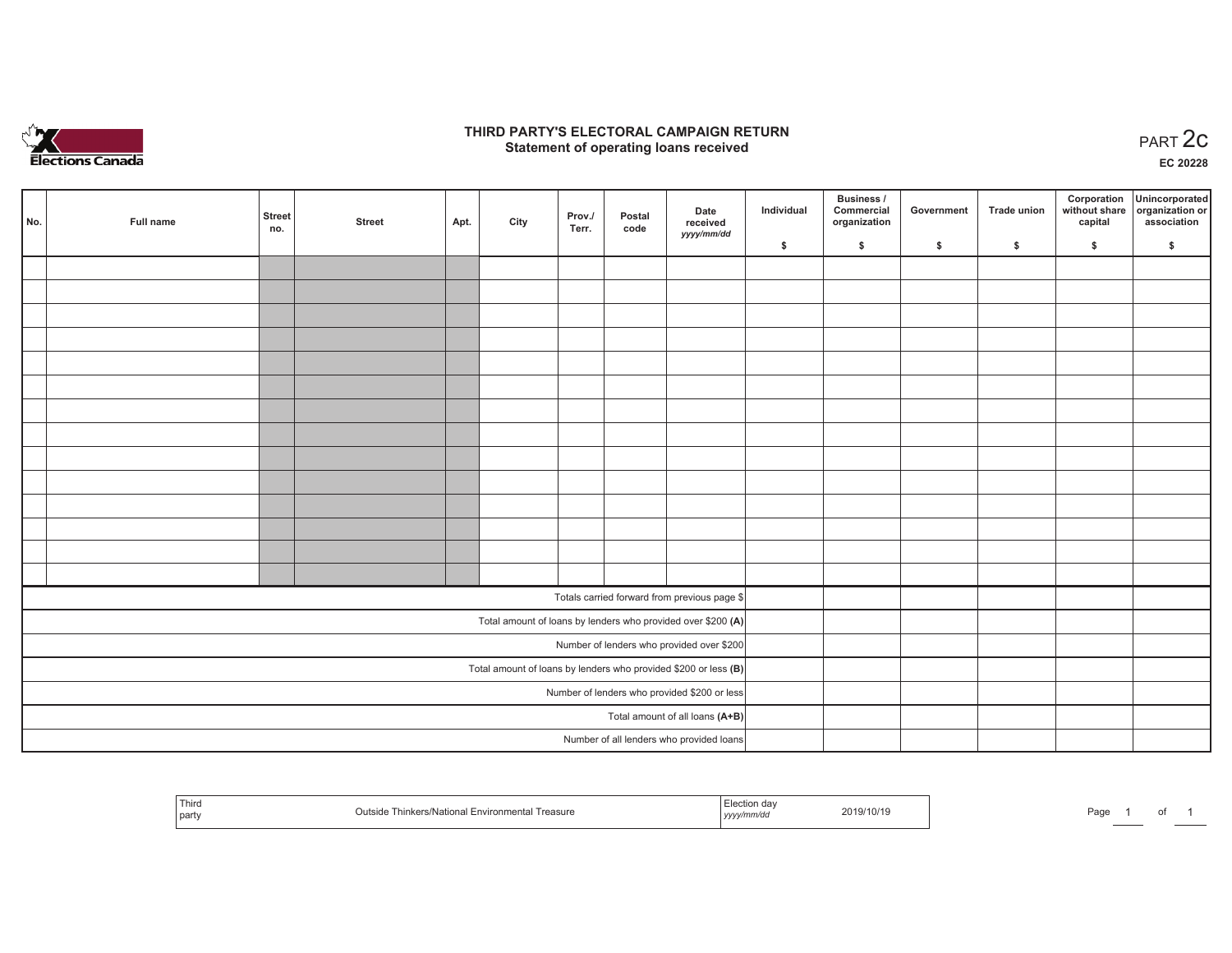

# **THIRD PARTY'S ELECTORAL CAMPAIGN RETURN S** ELECTORAL CAMPAIGN RETURN<br>Summary of inflows PART 2d

| No.   | Type of contributor / lender                 | <b>Monetary</b><br>contributions<br>(Part 2a) | Non-monetary<br>contributions<br>(Part 2b) | Loans<br>(Part 2c) | <b>Total</b> | Number of<br>contributors and<br>lenders |  |  |
|-------|----------------------------------------------|-----------------------------------------------|--------------------------------------------|--------------------|--------------|------------------------------------------|--|--|
|       |                                              | \$                                            | \$                                         | \$                 | \$           |                                          |  |  |
| 1.    | Individuals                                  |                                               |                                            |                    |              |                                          |  |  |
|       | 2. Businesses / Commercial organizations     |                                               |                                            |                    |              |                                          |  |  |
| 3.    | Governments                                  |                                               |                                            |                    |              |                                          |  |  |
| 4.    | Trade unions                                 |                                               |                                            |                    |              |                                          |  |  |
| 5.    | Corporations without share capital           | 64,445.00                                     |                                            |                    | 64,445.00    |                                          |  |  |
| 6.    | Unincorporated organizations or associations |                                               |                                            |                    |              |                                          |  |  |
| 7.    | Total (items 1 to 6)                         | 64,445.00                                     |                                            |                    | 64,445.00    |                                          |  |  |
| Total |                                              |                                               |                                            |                    |              |                                          |  |  |
| 8.    | Amount of third party's resources used       |                                               |                                            |                    | 0.00         |                                          |  |  |
| 9.    | Grand total (items 7 and 8)                  |                                               |                                            |                    | 64,445.00    |                                          |  |  |

| Third<br>party | Thinkers/National<br>Environmental<br>Treasure<br>Outside | Election dav<br>' yyyy/mm/do<br>,,, | 2019/10/19 |
|----------------|-----------------------------------------------------------|-------------------------------------|------------|
|----------------|-----------------------------------------------------------|-------------------------------------|------------|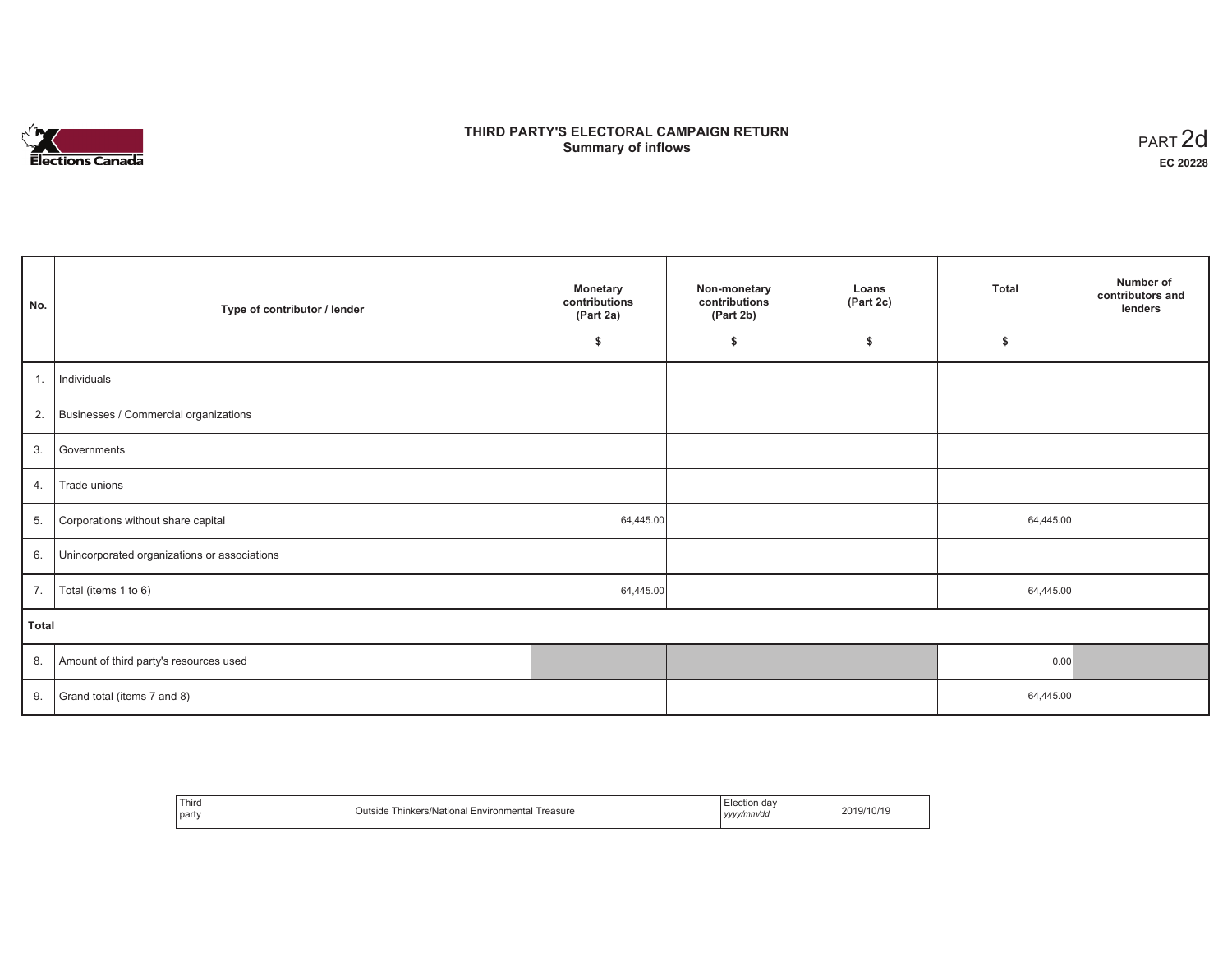

# **THIRD PARTY'S ELECTORAL CAMPAIGN RETURN Statement of expenses incurred for regulated activities that take place during the pre-election period**  *(Only applicable to a fixed-date general election)*

For a list of expense types, expense categories and expense subcategories, refer to Annex II in the Instructions.

| No.      | Date<br>incurred<br>yyyy/mm/dd | $E$ D Code<br>(if applicable) | Supplier | <b>Expense type</b> | Expense<br>category | Expense<br>subcategory | <b>Starting date</b><br>of activity,<br>advertisement<br>or survey<br>yyyy/mm/dd | Ending date<br>of activity,<br>advertisement<br>or survey<br>yyyy/mm/dd | Place of activity or<br>advertisement        | <b>Expense amount</b><br>\$ |
|----------|--------------------------------|-------------------------------|----------|---------------------|---------------------|------------------------|----------------------------------------------------------------------------------|-------------------------------------------------------------------------|----------------------------------------------|-----------------------------|
|          |                                |                               |          |                     |                     |                        |                                                                                  |                                                                         |                                              | 0.00                        |
|          |                                |                               |          |                     |                     |                        |                                                                                  |                                                                         |                                              |                             |
|          |                                |                               |          |                     |                     |                        |                                                                                  |                                                                         |                                              |                             |
|          |                                |                               |          |                     |                     |                        |                                                                                  |                                                                         |                                              |                             |
|          |                                |                               |          |                     |                     |                        |                                                                                  |                                                                         |                                              |                             |
|          |                                |                               |          |                     |                     |                        |                                                                                  |                                                                         |                                              |                             |
|          |                                |                               |          |                     |                     |                        |                                                                                  |                                                                         |                                              |                             |
|          |                                |                               |          |                     |                     |                        |                                                                                  |                                                                         |                                              |                             |
|          |                                |                               |          |                     |                     |                        |                                                                                  |                                                                         |                                              |                             |
|          |                                |                               |          |                     |                     |                        |                                                                                  |                                                                         |                                              |                             |
|          |                                |                               |          |                     |                     |                        |                                                                                  |                                                                         |                                              |                             |
|          |                                |                               |          |                     |                     |                        |                                                                                  |                                                                         |                                              |                             |
|          |                                |                               |          |                     |                     |                        |                                                                                  |                                                                         |                                              |                             |
|          |                                |                               |          |                     |                     |                        |                                                                                  |                                                                         |                                              |                             |
|          |                                |                               |          |                     |                     |                        |                                                                                  |                                                                         |                                              |                             |
|          |                                |                               |          |                     |                     |                        |                                                                                  |                                                                         |                                              |                             |
|          |                                |                               |          |                     |                     |                        |                                                                                  |                                                                         |                                              |                             |
|          |                                |                               |          |                     |                     |                        |                                                                                  |                                                                         | Totals carried forward from previous page \$ | 0.00                        |
| Total \$ |                                |                               |          |                     |                     |                        |                                                                                  |                                                                         |                                              |                             |

| `Thiru<br>part | $ + -$<br>reasure<br>Nationa | ∠019/10/1 <sup>r</sup><br>.<br>the contract of the contract of the contract of<br>. | ∍~<br>ъu |
|----------------|------------------------------|-------------------------------------------------------------------------------------|----------|
|----------------|------------------------------|-------------------------------------------------------------------------------------|----------|

 $_{\sf PART}$ 3a **EC 20228**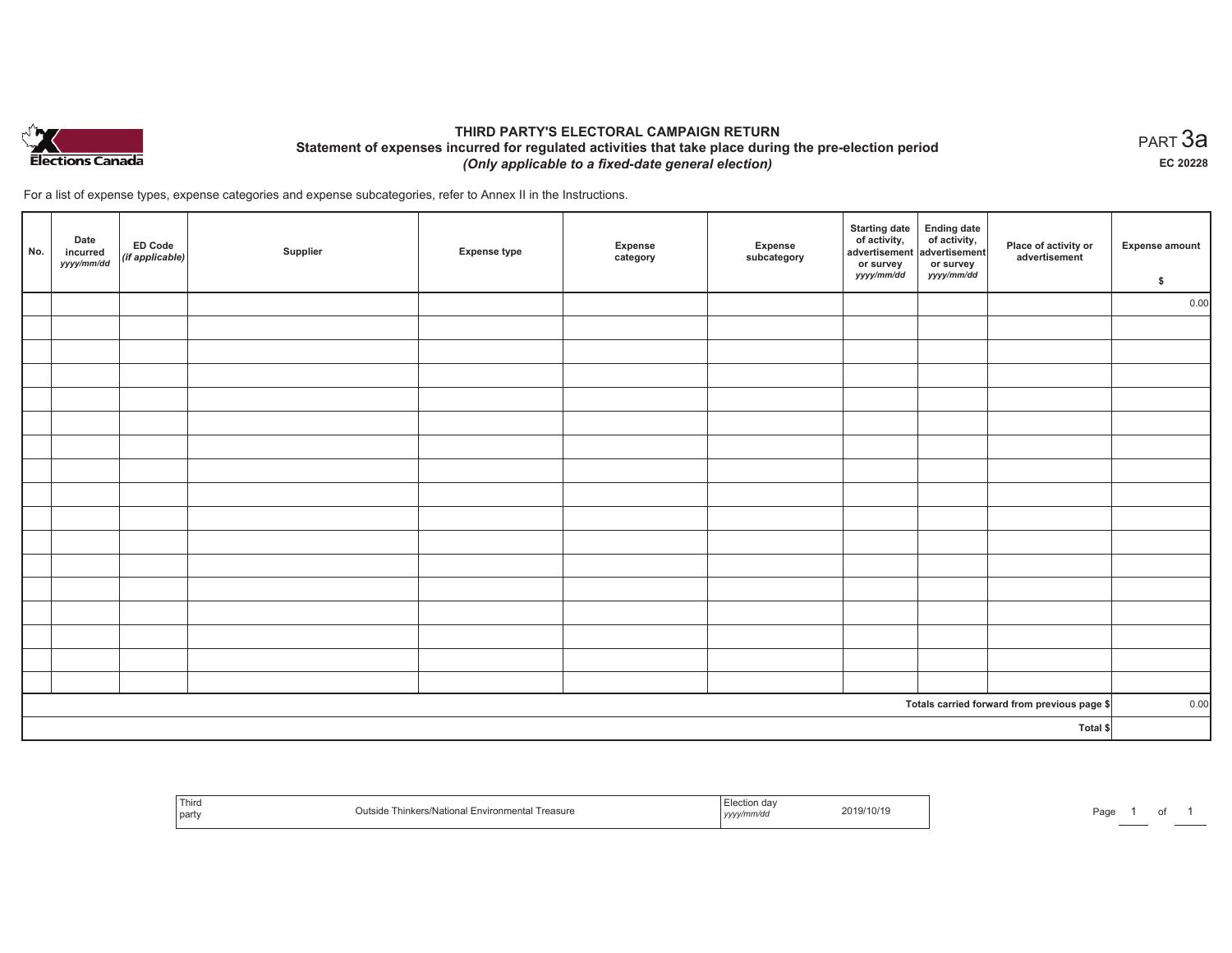

# **THIRD PARTY'S ELECTORAL CAMPAIGN RETURN Statement of expenses incurred for regulated activities that take place during the election period**<br>PART  $3\mathsf{b}$

**EC 20228**

For a list of expense types, expense categories and expense subcategories, refer to Annex II in the Instructions.

| No.      | Date<br>incurred<br>yyyy/mm/dd | ED Code<br>(if applicable) | Supplier | <b>Expense type</b> | Expense<br>category | Expense<br>subcategory | <b>Starting date</b><br>of activity,<br>advertisement<br>or survey<br>yyyy/mm/dd | Ending date<br>of activity,<br>advertisement<br>or survey<br>yyyy/mm/dd | Place of activity or<br>advertisement        | <b>Expense amount</b><br>\$ |
|----------|--------------------------------|----------------------------|----------|---------------------|---------------------|------------------------|----------------------------------------------------------------------------------|-------------------------------------------------------------------------|----------------------------------------------|-----------------------------|
|          |                                |                            |          |                     |                     |                        |                                                                                  |                                                                         |                                              | 0.00                        |
|          |                                |                            |          |                     |                     |                        |                                                                                  |                                                                         |                                              |                             |
|          |                                |                            |          |                     |                     |                        |                                                                                  |                                                                         |                                              |                             |
|          |                                |                            |          |                     |                     |                        |                                                                                  |                                                                         |                                              |                             |
|          |                                |                            |          |                     |                     |                        |                                                                                  |                                                                         |                                              |                             |
|          |                                |                            |          |                     |                     |                        |                                                                                  |                                                                         |                                              |                             |
|          |                                |                            |          |                     |                     |                        |                                                                                  |                                                                         |                                              |                             |
|          |                                |                            |          |                     |                     |                        |                                                                                  |                                                                         |                                              |                             |
|          |                                |                            |          |                     |                     |                        |                                                                                  |                                                                         |                                              |                             |
|          |                                |                            |          |                     |                     |                        |                                                                                  |                                                                         |                                              |                             |
|          |                                |                            |          |                     |                     |                        |                                                                                  |                                                                         |                                              |                             |
|          |                                |                            |          |                     |                     |                        |                                                                                  |                                                                         |                                              |                             |
|          |                                |                            |          |                     |                     |                        |                                                                                  |                                                                         |                                              |                             |
|          |                                |                            |          |                     |                     |                        |                                                                                  |                                                                         |                                              |                             |
|          |                                |                            |          |                     |                     |                        |                                                                                  |                                                                         |                                              |                             |
|          |                                |                            |          |                     |                     |                        |                                                                                  |                                                                         |                                              |                             |
|          |                                |                            |          |                     |                     |                        |                                                                                  |                                                                         |                                              |                             |
|          |                                |                            |          |                     |                     |                        |                                                                                  |                                                                         | Totals carried forward from previous page \$ | 0.00                        |
| Total \$ |                                |                            |          |                     |                     |                        |                                                                                  |                                                                         |                                              |                             |

|  | Third<br>Treasure<br>' Environmental<br>iinkers/Nat<br>™ona∟<br>party | 019/10/19<br>. | ، ∼ ⊏ا<br>-au |
|--|-----------------------------------------------------------------------|----------------|---------------|
|--|-----------------------------------------------------------------------|----------------|---------------|